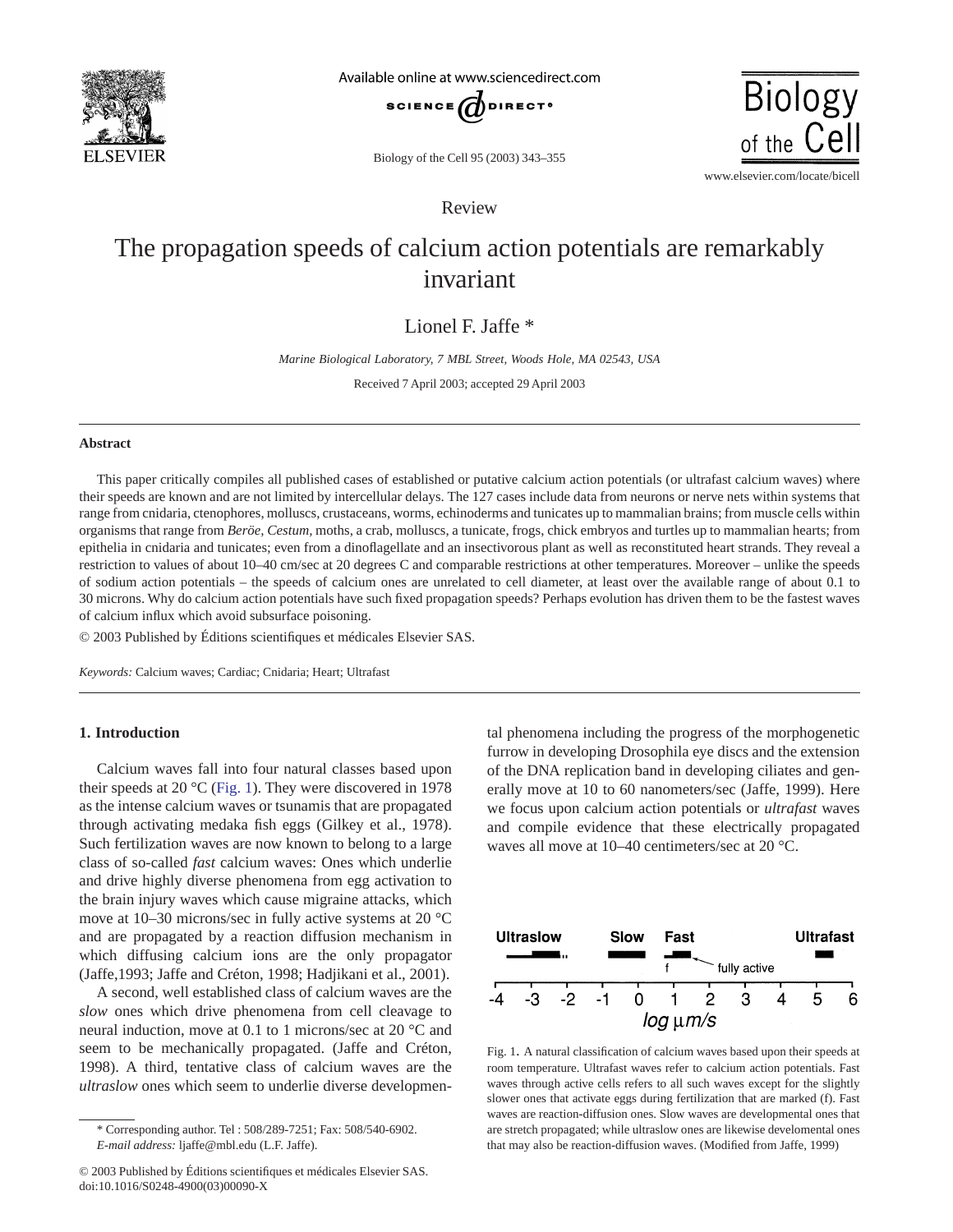#### **2. Evidence for speed invariance**

## *2.1. Overall*

[Table 1](#page-2-0) lists the conduction speeds of those known or putative ultrafast calcium waves or calcium action potentials that I both know of and that seem to be limited by intracellular mechanisms rather than cell-to-cell delays. A third of these speeds are from cnidarian systems (as classified in Pearse et al., 1987) and these are plotted against temperature in [Fig. 2;](#page-5-0) a quarter are from cardiac ones and these are plotted in [Fig. 3;](#page-5-0) while envelopes around these plots together with the (extremely diverse) residual data are plotted in [Fig. 4.](#page-6-0) One sees that the range of known or probable calcium action potential speeds is only about 2–4 fold at a given temperature.

Case 1 cites still useful data of Romanes on the jellyfish, *Aurelia* in 1877, well before the invention of the cathode ray oscilloscope in 1897; while case 2 cites Mayer's use of the entrapped wave method on the jellyfish, *Cassiopea* in 1914 to attain what may still be the most accurate or at least precise, single mesurement of such a speed. Technical advances such as the introduction of voltage-sensitive, fluorescent dyes have surely eased such measurements. Nevertheless, this paper is mainly made possible by the asking of a new question rather than the introduction of new methods. It is the first, extensive, comparative study of the speeds of calcium action potentials, although a 1999 paper on action potentials in a sponge does contain a valuable review of such data in plants and some invertebrates (Leys et al., 1999).

In 30 of these 127 cases, there is substantial evidence that the listed action potential is indeed propagated by calcium influx rather than sodium influx or chloride efflux. Among the cases with the most convincing evidence of relay by calcium ion influx is #30, the seminal 1985 report of Mackie and Meech on the control of slow swimming in the jellyfish, *Aglantha* by low amplitude action potentials along its giant motor axons. This report is made so convincing by the remarkable fact that the very same axons also control fast, escape-driven swimming via faster, higher amplitude sodium action potentials. A comparably convincing case of a calcium action potential is #105, the well known 1953 report of Fatt and Katz on the stimulation of the contraction of a crab's giant extensor muscles by high amplitude action potentials along them.Yet another case, 102b, would be better as a 1998 report by Kucera et al. on action potential velocities along synthetic strands reconstituted from neonatal rat heart cells. Three other, diverse and interesting – yet hitherto unrecognized or poorly known – cases of calcium action potentials are #4, #68 & #70 on such impulses along the muscle cells of various moth's hearts during systole, #128 on such impulses along the mesophyll cells of *Alrdrovanda* , a close relative of the Venus fly trap by Iijima and Sibaoka (1982) and #121– 4 on such impulses along the skins of urochordates or tunicata (Bone and Mackie, 1975; Mackie and Bone, 1976–7; Anderson, 1979).

In the other 99 cases, the calcium basis of the action potential is partly inferred from the conduction velocity itself. One may consider such data selection to be 'circular reasoning' or one may consider it to result from the kind of sharp change in viewpoint that is some times called a paradigm shift. I would submit that the number and diversity of the assembled cases substantially supports the latter characterization. It is true that there are many, reliable yet unlisted cases of systems which propagate calcium action potentials yet do so at velocities which are far below the conserved range. A good example of such a low speed is the one in a sponge which is only 0.3 cm/sec at 10 °C (Leys et al., 1999) and thus about 30 times lower than the median, conserved value at that temperature. However, there is nothing in this and other such data to preclude speed reduction by cell to cell delays as well as tortuousity.

Moreover, in thirteen diverse cases (case #'s 54–62, 65, 105–6 and 125), the speed was both within the conserved range and measured along a single cell which rules out cell-cell delays. This is true of the speeds listed for the long vagal and sciatic nerves of cases #54–5 (Heinbecker and Bishop, 1931) of the speeds listed for giant brain neurons in cases #56–57 (Knowles et al., 1987) of those for (giant) Mytilus smooth, catch muscle cells in cases #61–2 (Fletcher, 1937a; Schmandt and Sleator, 1955) and in case #65 Hernandez-Nicaise et al., 1990) and of the inward wave within a striated muscle cell in case #106 (Gonzáles-Serratos, 1971) and of the wave around a single dinoflagellate cell in case #125 (Eckert, 1965).

For such reasons, our model predicts that it is the upper limit of the conduction velocities of calcium action potentials at a given temperature which should be invariant and it is that prediction which the assembled data support.

#### *2.2. Speed invariance in Cnidaria*

In considering [Fig. 2](#page-5-0) (which plots the cnidarian data), first note the speeds (encoded as blue or green) which were measured long ago on cnidarian systems with the aid of entrapped or endlessly circulating action potentials. Such endless waves can be easily started in an isolated ring of tissue which includes the edge of a jellyfish's umbrella. Started with a circumferentially polarized stimulus at one point or by a radially polarized one (likewise at one point) followed by briefly blocking the propagation of one of the resultant clockwise and counterclockwise waves (cases #2– 4 via Mayer, 1914 and 1917; Kinosita, 1937). Or even started by such treatment of an intact medusa (case #5 via Mackie, 1975). Moreover, endless can mean a nondecremental wave which lasts up to eleven days and for over a million revolutions! (Mayer, 1916) One can reasonably argue that such endlesss waves offer the most reliable values for the speeds of an inherent and conserved calcium action potential mechanism.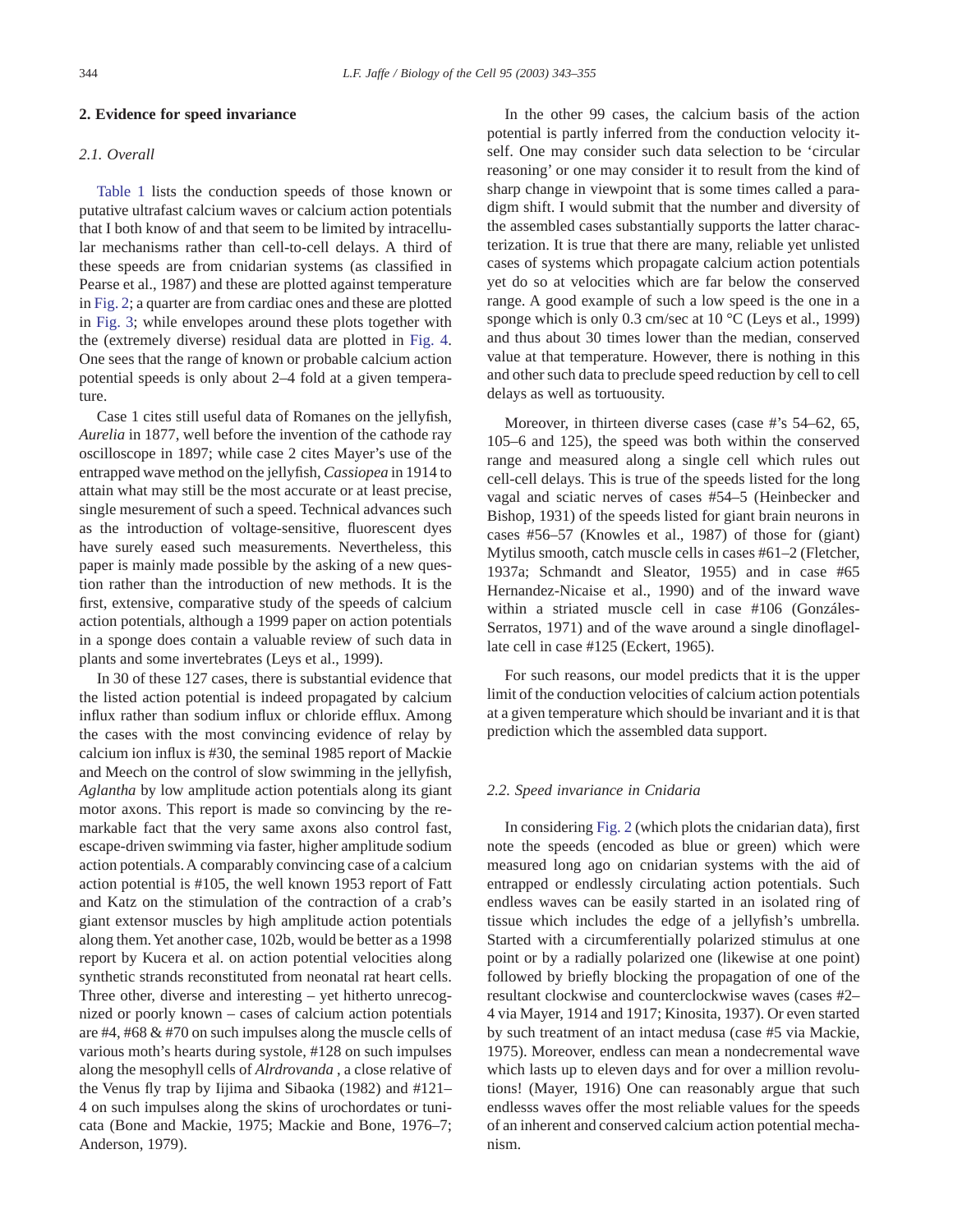# <span id="page-2-0"></span>Table 1

Speeds of action potentials that are largely limited by intracellular mechanisms and may be calcium ones. 'Yes' under 'calcium?' means that there is direct evidence that it is a calcium one. Where this evidence comes from a paper other than the main reference, it is given after 'yes'. Where this column is blank, no direct evidence is available and the probability of the action potential being a calcium one is inferred from the speed itself.

| # System                             | cm/s at $\mathrm{C}^{\circ}$ | calcium? | Reference                     |
|--------------------------------------|------------------------------|----------|-------------------------------|
|                                      |                              |          |                               |
| <b>Neurons and nerve nets</b>        |                              |          |                               |
| cnidaria                             |                              |          |                               |
| 1 Aurelia tentacular net             | 25 at 25                     |          | Romanes (1877)                |
| 2 Cassiopea isolated ring            | 44 at 29                     |          | Mayer (1914)                  |
| 3 Cassiopea isolated ring            | 31.4 to 51.8 at 23 to 33     |          | Mayer (1917)                  |
| 4 Mastigias isolated ring            | 27 to 50 at 15 to 30         |          | Kinosita (1937)               |
| 5 Stomatoca whole animal             | 30 at 15                     |          | Mackie (1975)                 |
| 6 Renilla over rachis                | 9 at 16                      |          | Nicol (1955)                  |
| 7 Renilla, rachis, low threshold     | 8 at 16                      |          | Anderson and Case (1975)      |
|                                      |                              | yes      | Ball and Case (1973)          |
| 8 Geryonia, jellyfish giant net      | 40 at 22                     |          | Horridge (1955)               |
| 9 Haliclytis subumbrella             | 11 at 12                     |          | Gwilliam (1960)               |
| 10 Hydra, longitudinal column        | 15 at 18                     |          | Passano and McCullough (1964) |
| 11 Tubularia, polyp low threshold    | 16 at 19                     |          | Josephson (1965)              |
| 12 Calliactis slow longitudinal      | 5.5 at 12                    | yes      | McFarlane (1969)              |
| 13 Calliactis slow around mouth      | 13 at 12                     | yes      | McFarlane (1969)              |
| 14 Obelia hydranth                   | 22 at 12                     |          | Morin and Cooke (1971)        |
| 15 Corymorpha stalk                  | 16 at 20                     | yes      | Ball and Case (1973)          |
| 16 Spirocodon's circular swimming    | 18 at 19                     |          | Ohtsu and Yoshida (1973)      |
| 17 Proboscidactyla, tentacle         | 8 at 15                      |          | Spencer (1974)                |
| 18 Hydractinia, polyp. low threshold | 18 at 18                     |          | Stokes (1974)                 |
| 19 Hydractinia polyp lashing         | 9 at 18                      | yes      | Stokes (1974)                 |
| 20 Stomatoca preswim                 | 43 at 15                     |          | Mackie (1975)                 |
| 21 Stomatoca pretentacle             | 10 at 15                     |          | Mackie (1975)                 |
| 22 Stomatoca, down tentacle          | 15 at 15                     |          | Mackie (1975)                 |
| 23 Stomatoca around margin           | 13 at 15                     |          | Mackie (1975)                 |
| 24 Acanthoptilum                     | 13 at 19                     |          | Satterlie et al. (1976)       |
| 25 Ptilosarcus, a sea pen            | 21 at 18                     |          | Satterlie et al. (1976)       |
| 26 Millepora, the fire coral         | 25 at 26                     |          | Kruif (1976 a, b)             |
| 27 Polyorchis preswim                | 18 at 14                     |          | Spencer (1978)                |
| 28 Polyorchis pretentacle            | 47 at 14                     | yes      | Spencer (1978)                |
| 29 Polyorchis                        | 18 at 14                     |          | Spencer (1978)                |
| 30 Aglantha low-threshold            | 25 at 12                     | yes      | (Mackie and Meech, 1985)      |
| ctenophores                          |                              |          |                               |
| 31 Mnemiopsis, along canal           | 14 at 24                     |          | Chang (1954)                  |
| 32 Pleurobrachia ciliary waves       | 8 at 17                      |          | Sleigh (1968)                 |
| bryozoa                              |                              |          |                               |
| 33 Flustrellidra, through colony     | 25 at 22                     |          | Thorpe (1982)                 |
| mollusca                             |                              |          |                               |
| 34 Aplysia parapodial nerve          | 40 at 21                     |          | Fröhlich (1910)               |
| 35 Ariolimax (slug) pedal nerve      | 37 at 22                     |          | Carlson (1911)                |
| 38 Ariolimax pedal nerve             | 60 at 20                     |          | Turner and Nevius (1951)      |
| 39 Mya's connective                  | 25 at 17                     |          | Horridge (1958)               |
| 40 Loligo gut                        | 12 at 21                     |          | Prosser et al. (1965)         |
| crustaceans                          |                              |          |                               |
| 41 Homarus intestine                 | $\leq$ 20 at 21              |          | Prosser et al. (1965)         |
| 42 Callinectes intestine             | 25 at 21                     |          | Prosser et al. (1965)         |
| worms                                |                              |          |                               |
| 43 Phascolosoma 's proboscis         | 30 at 24                     |          | Prosser and Melton (1954)     |
| 44 a flatworm's nerve cord           | 34 at 22                     |          | Keenan et al. (1984)          |
| 45 Ascaris dorsal motoneurons        | 28 at 38                     |          | Walrond and Stretton (1985)   |
|                                      |                              | yes      | (Weisblat and Russell, 1976)  |
| echinoderms                          |                              |          |                               |
| 46 Thyone retractor                  | 26 at 24                     |          | Prosser et al. (1951)         |
| 47 Cucumaria radial nerve            | 17 at 26                     |          | Pople and Ewer (1954)         |
|                                      |                              |          |                               |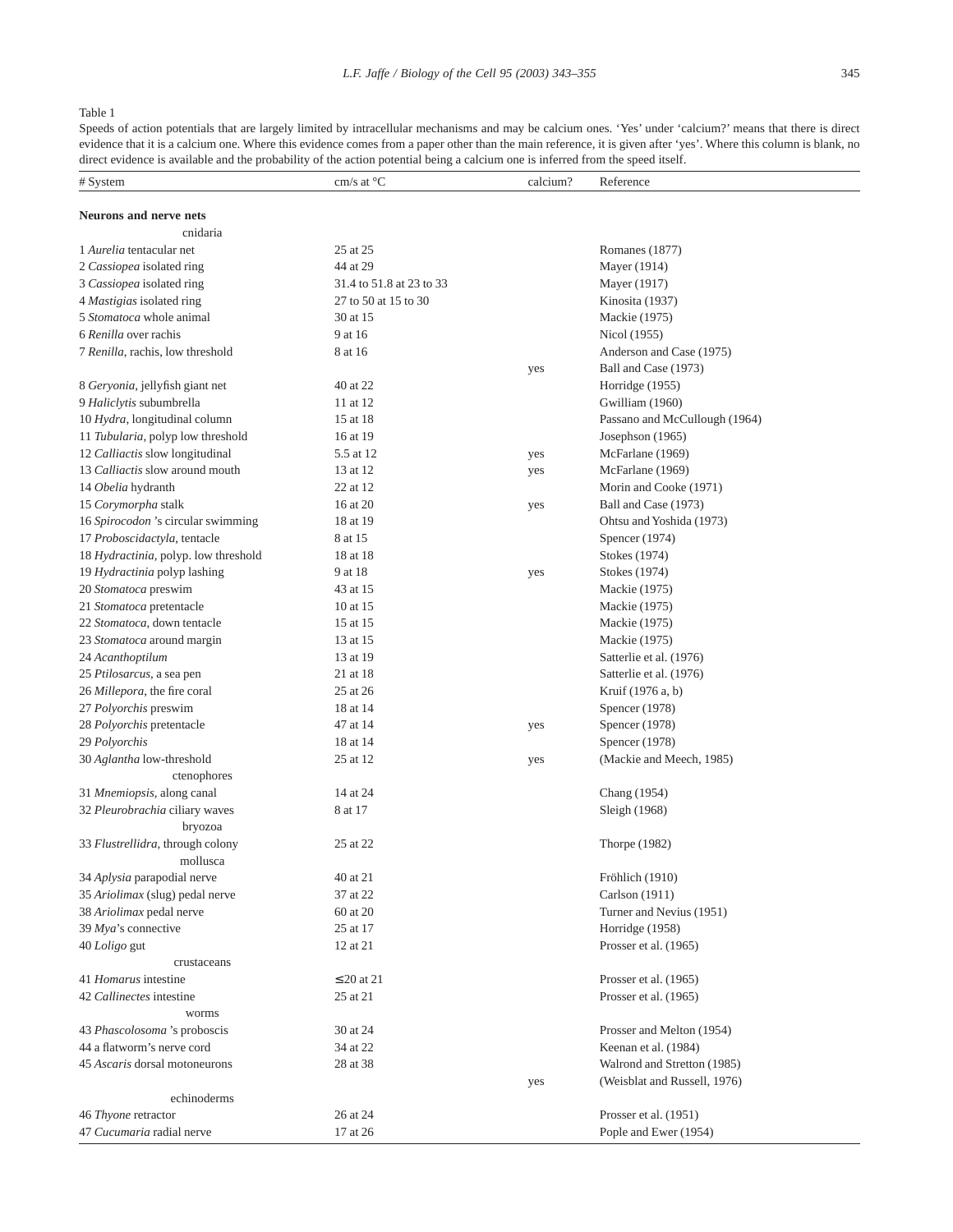| # System                            | cm/s at $\mathrm{^{\circ}C}$ | calcium? | Reference                                     |
|-------------------------------------|------------------------------|----------|-----------------------------------------------|
| 48 Cucumaria circumoral nerve       | 11 at 22                     |          | Pople and Ewer (1955)                         |
| 49 Strongylocentrotus radial nerve  | 17 at 22                     |          | Sandemann (1965)                              |
|                                     |                              |          |                                               |
| 50 Ophiosila 's radial nerve        | 35 at 15                     | yes      | Brehm (1977)                                  |
| 51 Diadema spines' neurites         | 27 at 22                     | yes      | Berrios et al. (1985); Smith et al. (1985)    |
| tunicates                           |                              |          |                                               |
| 52 Corella branchial nerve net      | 20 at 22                     | yes      | Mackie et al. (1974)                          |
| vertebrates                         |                              |          |                                               |
| 53 turtle 's penis retractor        | 15, 27, 41 at 5, 13, 21      |          | Hoffman (1913)                                |
| 54 turtle vagus                     | 38 at 23                     |          | Heinbecker and Bishop (1931)                  |
| 55 frog sciatic/autonomic           | 50 at 23                     |          | Heinbecker and Bishop (1931)                  |
| 56 cavy hippocampal mossy axon      | 40 at 36                     |          | Knowles et al. (1987)                         |
| 57 cavy hippocampal Schaffer axons  | 50 at 36                     |          | Knowles et al. (1987)                         |
| 58 monkey visual cortex             | $\_25$ at 37                 |          | Grinvald et al. (1994)                        |
| 59 rat neocortical dendrite         | 15, 40 at 22, 35             | yes      | Stuart and Sakmann (1994)                     |
| 60 rat neocortical axon             | 30 at 35                     |          |                                               |
|                                     |                              |          | Stuart et al. (1997)                          |
| 60a turtle visual cortex            | $\sim$ 70 at 23              |          | Prechtl et al. (1997)                         |
| 60b turtle visual cortex            | 18 at 21                     |          | Colombe and Ulinski (1999)                    |
| 60c turtle visual cortex            | $\sim$ 30 at 23              |          | Prechtl et al. (2000)                         |
| 60d ferret visual cortex            | $\sim$ 30 at 37              |          | Roland (2002)                                 |
|                                     |                              |          |                                               |
| <b>Protozoan Muscle</b>             |                              |          |                                               |
| 60d Carchesium stalk muscle         | $\leq 60$ at 22              |          | Sugi (1960)                                   |
|                                     |                              |          |                                               |
| <b>Smooth Muscles</b>               |                              |          |                                               |
| 61 Mytilus catch muscle             | 18 at 16                     |          | Fletcher (1937a)                              |
|                                     |                              | yes      | (Twarog, 1967; Fletcher, 1937b)               |
| 62 Mytilus catch muscle             | 22 at 23                     | yes      | Schmandt and Sleator (1955)                   |
| 64 Cestum (ctenophore) body         | 15 at 22                     |          | Pfitzner (1962)                               |
|                                     |                              |          |                                               |
| 65 Beröe giant longitudinal cells   | 45 at 21                     | mainly   | Hernandez-Nicaise et al. (1990)               |
| 66 cavy's taenia coli               | 14 at 37                     | yes      | Stevens et al. (1999)                         |
|                                     |                              |          |                                               |
| <b>Cardiac Muscles</b>              |                              |          |                                               |
| 4 Telea moth                        | 12 at 21                     |          | Tenney (1953)                                 |
|                                     |                              | yes      | (McCann, 1971; Carrington and Tenney, 1959)   |
| 68 Samia moth                       | 22 at 24                     |          | McCann (1964)                                 |
|                                     |                              | yes      | (McCann, 1971)                                |
| 70 Manduca moth                     | 9.6 at 20                    | yes      | Smits et al. (2000)                           |
| 3 Ciona, a tunicate                 | 9, 20 at 10, 20              |          | Weiss et al. (1976); Morad and Cleeman (1980) |
|                                     |                              | yes      | (Kriebel, 1967, 1969)                         |
| 72 Rana ventricle strips            | 10 at 18                     |          | <b>Bammer</b> (1953)                          |
| 2 Rana ventricle strips             | $4-17$ at $3-30$             |          | Heintzen (1954)                               |
|                                     | 25 at 24                     |          | Irisawa et al. (1965)                         |
| 73 frog isolated ventricle          |                              |          |                                               |
| 74 Rana isolated hearts ventricle   | 10 at 20                     |          | Dillon and Morad (1981)                       |
| 75 Rana atrium piece                | 25 at 24                     |          | Sawanobori et al. (1981)                      |
| 77 Rana whole atrium                | 22 at 27                     |          | Komuro et al. (1986)                          |
| 78 whole Pseudomys turtle ventricle | 16 at 19                     |          | Burggren (1978)                               |
| 79 whole Testudo tortoise ventricle | 13 at 19                     |          | Burggren (1978)                               |
| 80 fused chick embryo heart parts   | $<$ 67 at 39                 | yes      | (Sakai et al., 1983) Olivo (1948)             |
| 79a 3-day chick embryo atrium       | 53* at 38                    | yes      | (Sakai et al., 1983) Yoshigi et al. (1997)    |
| 81 14-day chick embryo atrium       | 40 at 33                     |          | Lieberman and Paes de Carvalho (1965)         |
| 57-day chick embryo ventricle       | 20 at 30                     |          | DeJong et al. (1992)                          |
|                                     |                              | yes      | (Sakai et al., 1983)                          |
| 82 various ventricles               | 30 at 38                     |          | Scherman et al. (1953)                        |
| 84 calf longitudinally              | 48 at 25                     |          | Clerc (1976)                                  |
|                                     |                              |          |                                               |
| 85 cow ventricle longitudinal       | 50 at 25                     |          | Weingart (1977)                               |
| 86 isolated pig heart's ventricle   | 50 at 39                     |          | Kléber et al. (1986)                          |
| 87 open chested pig's ventricle     | 53 at 39                     |          | Harper et al. (1993)                          |
| 88 rabbit ventricle                 | 50 at 25                     |          | Cranefield (1975)                             |
| 88a sheep ventricle                 | 33 at 37                     |          | Pertsov et al. (1993); Beaumont et al. (1998) |
| 89 rabbit ventricle                 | 40 at 36                     |          | Sung et al. (2000)                            |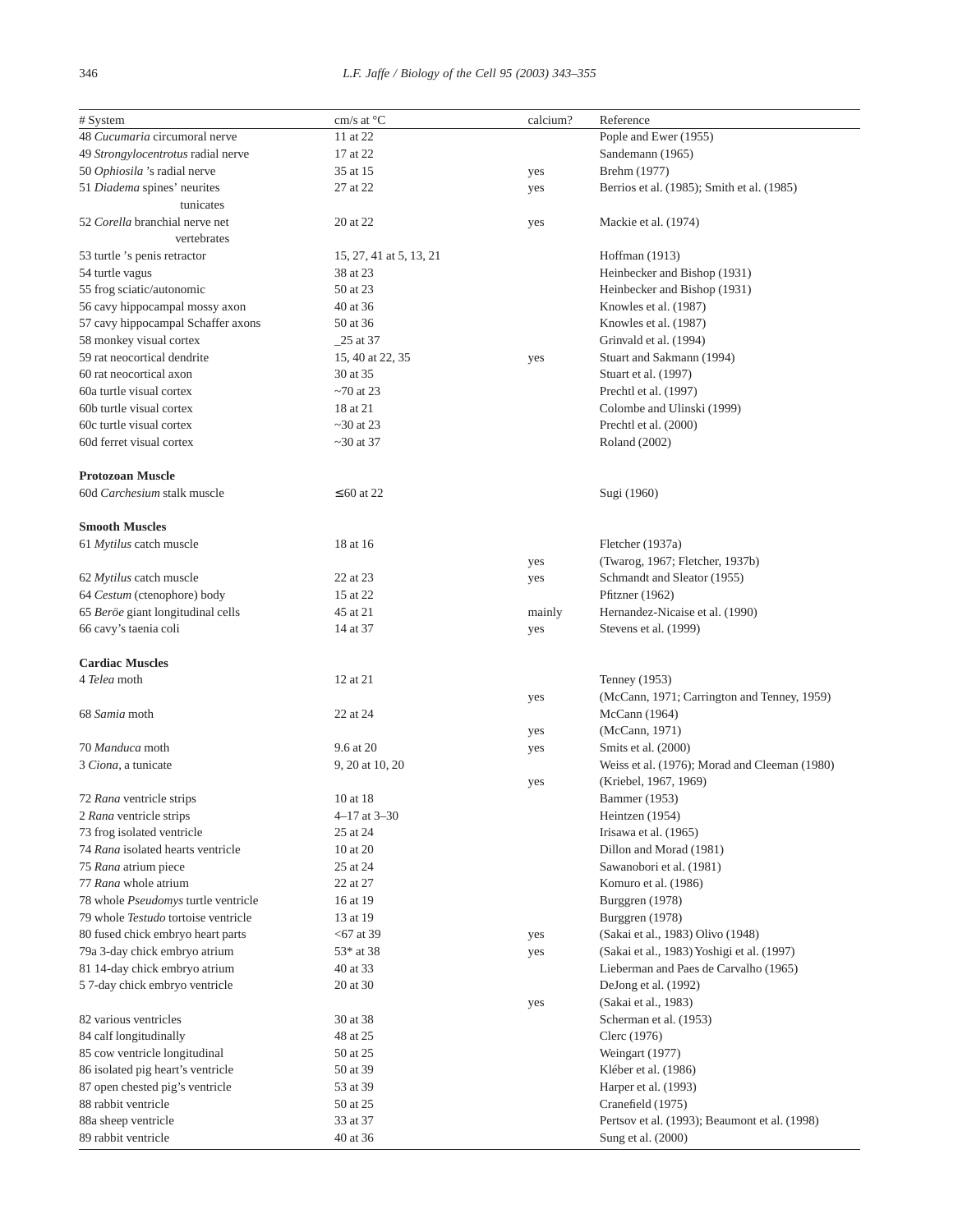| # System                                   | cm/s at °C              | calcium? | Reference                                             |
|--------------------------------------------|-------------------------|----------|-------------------------------------------------------|
| 91 open chested dog's ventricle            | 68 at 38.5              |          | Taccardi et al. (1994); Muzikant and Henriquez (1998) |
| 92 rabbit ventricle prep                   | 52 at 36.8              |          | Knisley and Hill (1995)                               |
| 93 rabbit papillary muscle                 | 48 at 37                |          | Fleischauer et al. (1995)                             |
| 95 cavy papillary prep                     | 37 at 36                |          | Hisatome and Arita (1995)                             |
| 96 isolated cavy heart's ventricle         | 73 at 36                |          | Girouard et al. (1996); Winfree (1998)                |
| 97 isolated adult mouse ventricle          | 32 at 31                |          | Guerrero et al. (1997)                                |
| 98 isolated neonatal mouse vent.           | 20 at 31                |          | Guerrero et al. (1997)                                |
| 99 open chested left mouse vent.           | 35 at 37                |          | Verheule et al. (1999)                                |
| 100 open chested right mouse vent.         | 50 at 37                |          | Verheule et al. (1999)                                |
| 101 isolated mouse atrium                  | 38 at 31                |          | Thomas et al. (1998)                                  |
| 102 open chested mouse atrium              | 55 at 37                |          | Verheule et al. (1999)                                |
| 102a reconstituted chick strands           | 34 at 37 [not plotted]  |          | Lieberman (1973)                                      |
| 7 reconstituted rat strands                | 45 at 36                |          | Kucera et al. (1998)                                  |
| 103 reconstituted rat strands              | 27 at 35                |          | Fast and Ideker (2000)                                |
| 104 isolated human heart's ventricle       | 36 at 37                |          | Durrer et al. (1970)                                  |
| 6 open chested human atrium                | 80 at 37                |          | Hannson et al. (1998)                                 |
|                                            |                         |          |                                                       |
| <b>Striated Muscles</b>                    |                         |          |                                                       |
| 105 <i>Portunas</i> crab extensor          | 29 at 21                |          | Fatt and Katz (1953)                                  |
|                                            |                         | yes      | Fatt and Ginsborg (1958)                              |
| 106 frog semitendinosus (inward wave)      | $2.7 - 8.9$ at $5 - 21$ | yes      | Gonzáles-Serratos (1971)                              |
| <b>Epithelia</b>                           |                         |          |                                                       |
| Cnidaria (Coelenterates)                   |                         |          |                                                       |
| 106a Sarsia, ectoderm                      | 15 at 18                |          | Mackie and Passano (1968)                             |
| 107 Sarsia endoderm                        | 23 at 18                |          | Mackie and Passano (1968)                             |
| 108 <i>Euphysa</i> endoderm                | 35 at 20                |          | Mackie and Passano (1968)                             |
| 109 Phialidium, ectoderm                   | 19 at 20                |          | Mackie and Passano (1968)                             |
| 110 Euphysa, ectoderm                      | 20 at 20                |          | Mackie and Passano (1968)                             |
| 111 Euphysa ectoderm                       | 10 at 11                |          | Josephson and Schwab (1979)                           |
| 112 Nanomia bract ectoderm                 | 34 at 20                | yes      | Mackie and Passano (1968)                             |
|                                            |                         |          |                                                       |
| 113 Nanomia stem endoderm slow             | 20 at 13                |          | Spencer (1971)                                        |
| 114 Nanomia stem endoderm slow             | 30 at 14                |          | Mackie (1978)                                         |
| 115 Proboscidactyla stolon                 | 7.3 at 13               |          | Spencer $(1974)$                                      |
| 116 Stomatoca endoderm                     | 11 at 15                |          | Mackie (1975)                                         |
| 117 Hippopodius endoderm                   | 10 at 21                | yes      | Mackie (1976)                                         |
| 118 Polyorchis ectoderm                    | 9 at 14                 |          | Spencer (1978)                                        |
| 119 Polyorchis endoderm                    | 8 at 14                 |          | Spencer (1978)                                        |
| 120 Forskalia stem                         | 40 at 20                |          | Mackie (1978)                                         |
| Urochordate or Tunicata                    |                         |          |                                                       |
| 121 Oikopleura (Larvacea) skin             | 18 at 12                |          | Bone and Mackie (1975)                                |
| 122 an ascidian tadpole's skin             | 7 at 20                 |          | Mackie and Bone (1976)                                |
| 123 Salpa (Thaliacea) skin                 | 17 at 18                |          | Mackie and Bone (1977)                                |
| 124 Salpa stolon skin                      | 6 at 21                 | yes      | Anderson (1979)                                       |
| <b>Photosynthetic Organisms</b>            |                         |          |                                                       |
| 125 Noctiluca, a dinoflagellate            | 16 at 22                |          | Eckert (1965)                                         |
| 126 Nitella in pond water**                | $\sim$ 30 at rm         | yes      | (Kikuyama and Tazawa, 1998) Sibaoka (1958)            |
| 127 Venus fly-trap (rosales) along bundles | 15 at 22                |          | Sibaoka (1966)                                        |
| 128 Aldrovanda (rosales)                   | 10 at 22                | yes      | (Iijima and Sibaoka, 1985) Iijima and Sibaoka (1982)  |

\*wave front velocity

\*\* about ten times faster than the speeds seen in the moist air which is some times used.

Direct evidence that they are calcium action potentials lies in several facts. First, a small extension of the curve representing case #4 (for *Mastigias* , a close Pacific relative of the better known *Cassiopea* ) reaches the point representing case #30 for *Aglantha* which was measured at the relatively slow

speed of its unarguably calcium-based action potential by Mackie and Meech,1985. Moreover, a close reading of Kinosita's (understandably) forgotton 1937 paper– the one which reports the work on entrapped waves in *Mastigias* – shows evidence that these waves are low amplitude ones.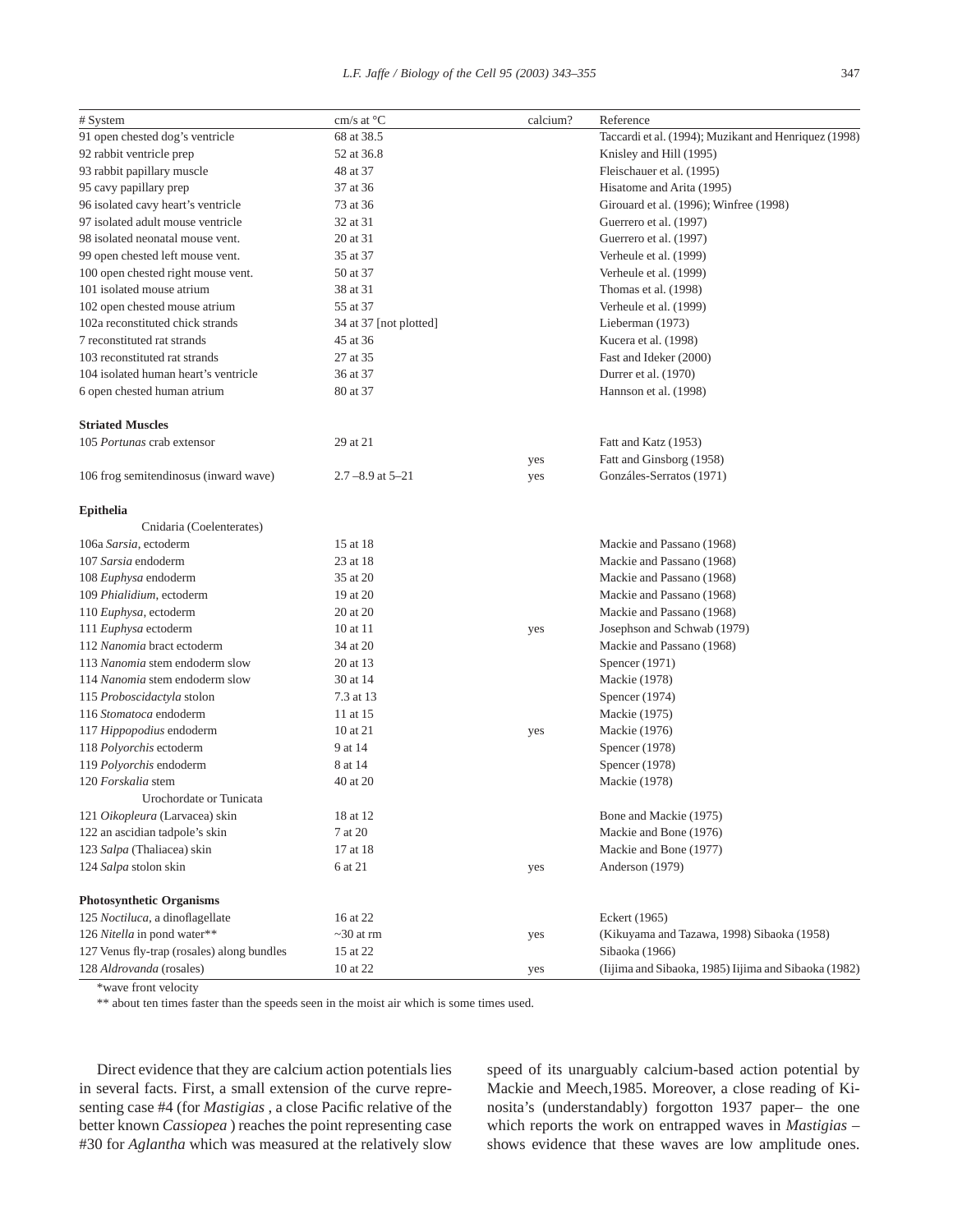<span id="page-5-0"></span>

Fig. 2. Cnidarian action potential speeds versus temperature for the case #'s in [Table 1.](#page-2-0)



Fig. 3. Cardiac action potential speeds versus temperature for the case #'s in [Table 1.](#page-2-0) The red circle at 62 cm/sec and 37 °C is a recent theoretical value for velocity through working muscles of the human heart (Hinch, 2002).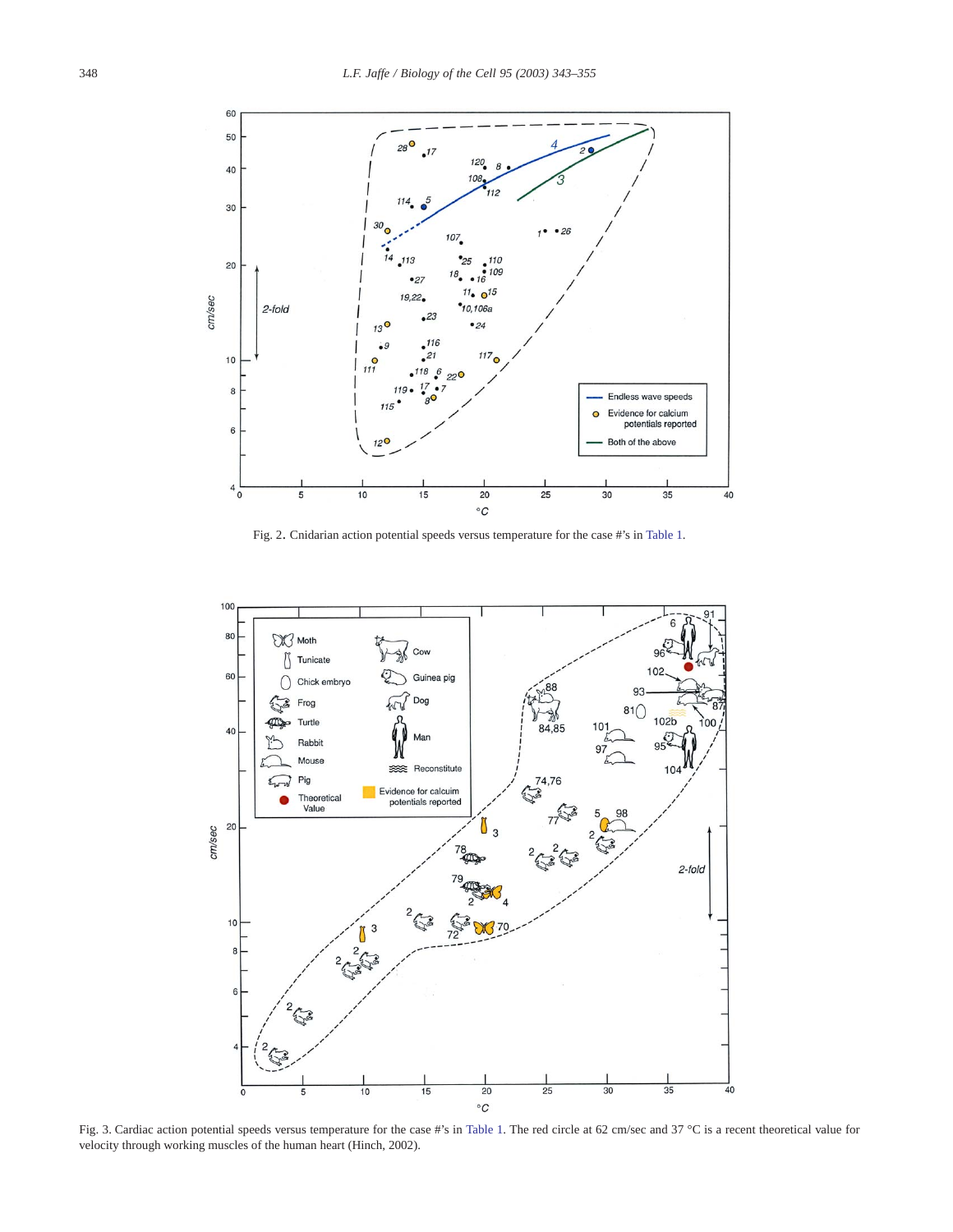<span id="page-6-0"></span>

Fig. 4. Action potential speeds versus temperature for all of the case #'s in [Table 1.](#page-2-0) The cnidarian and cardiac data are represented by envelopes from [Fig. 2 and](#page-5-0) [3](#page-5-0) respectively. Other speeds are shown via case numbers and coded symbols.

Second, the similar curve for case #3 – with values for *Cassiopea* itself – comes from Mayer's 1917 paper which includes a report of magnsium suppression of such action potentials.

Altogether, the reports behind the 45 cnidarian action potential speed points or lines that are listed in [Table 1](#page-2-0) provide direct evidence that nine of them are calcium-based. One of these, of course, is the conclusive one of *Aglantha* The other eight include case #111 for which action potential continuation in sodium free media is reported and the rest which all report  $Mg^{++}$  suppression and/or report tetrodotoxin independence. Moreover, four of the cases for which there is evidence for calcium-based action potentials are for ones believed to be carried by epithelia rather than neurons or nerve nets.

#### *2.3. Speed invariance in working cardiac muscles*

[Fig. 3](#page-5-0) displays the speeds of action potentials down working heart muscles in 40 cases from moths to men. Restriction to a two to three-fold speed range at a given temperature is apparent. One must emphasize that these data are restricted to working muscles. The higher speeds through the specialized, high speed conduction systems of the adult vertebrate heart are not included. Thus the high speeds of action potentials through Purkinje tissue are omitted. Also left out are speeds through tissues specialized to delay impulse conduction. Thus the low speeds of action potentials through the junctional fibers connecting the atrium and the ventricle are omitted (Burggren, 1978) These data extend from 3 to 40 °C with a collective rise per 10  $^{\circ}$ C or Q<sub>10</sub> of about two-fold. A key to knowledge of such a wide temperature range is case #2 taken from the excellent but apparently forgotton paper of Heintzen (1954). This paper reports conduction speeds down frog ventricular strips measured at temperatures from 3 to 30 °C. Moreover, the displayed speeds lie in a restricted range over a remarkable range of system integrity. Thus they do so in measurements made on open chested mammals from mice to men, on various isolated heart parts and even on synthetic strands of tissue that are reconstituted from cultured embryonic chick cardiomyocytes (case # 102a from Lieberman, 1973, and from rat cardiomyocytes ( cases #17 and # 103 from Kucera et al., 1998 and from Fast and Ideker, 2000 respectively). Altogether, the narrow speed ranges shown in [Fig. 3](#page-5-0) suggest that similar ionic mechanisms drive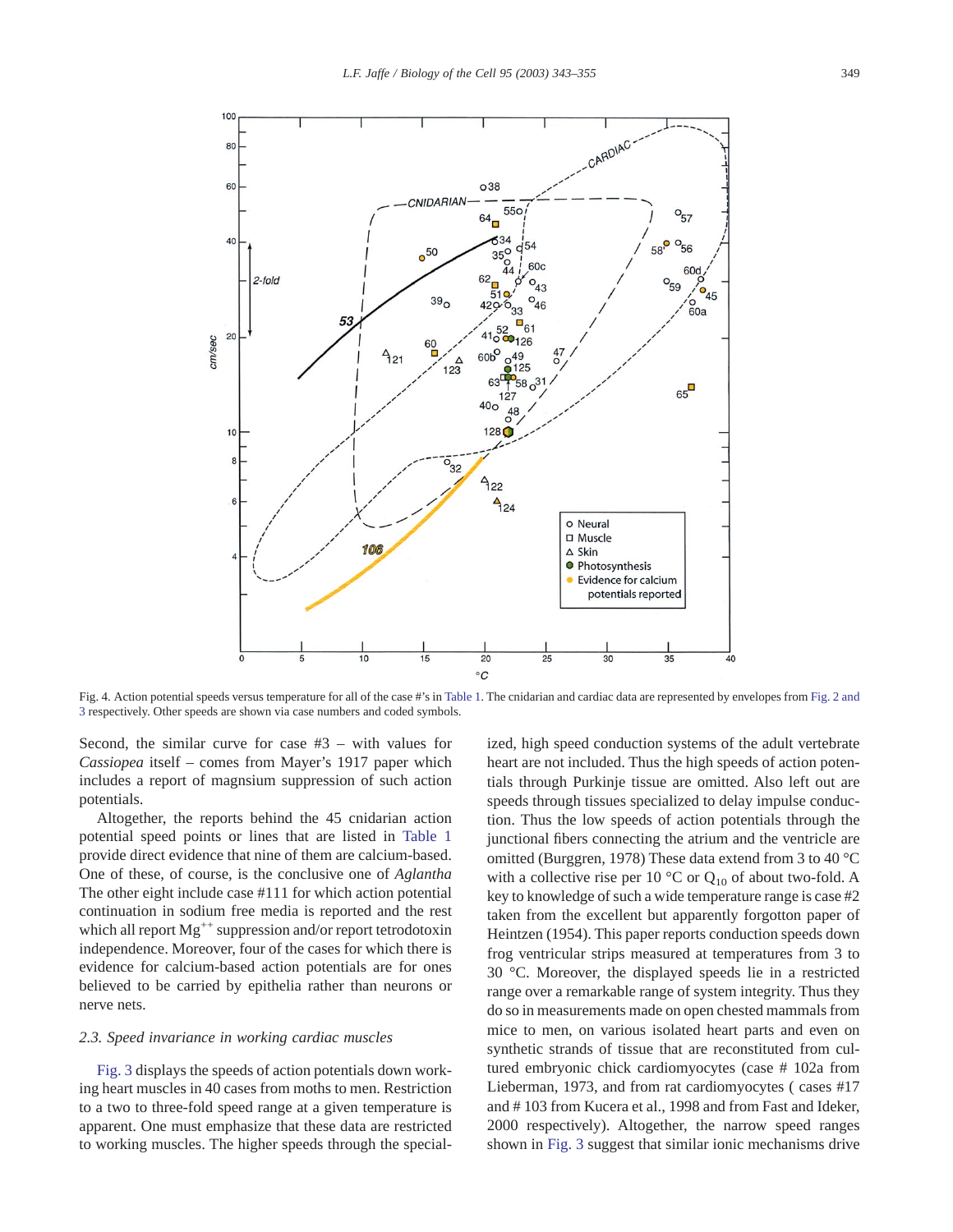all of these action potentials. So one must ask if they are all sodium action potentials or are they all calcium ones.

The present consensus view of the ionic basis of human heart action potentials is clearly expressed in a recent theoretical review and analysis by Hinch (2002). It deduces the velocity of 62 cm/sec at 37 °C shown in red in [Fig. 3](#page-5-0) on the assumption that cardiac action potentials are propagated by sodium entry. It sees a rise in intracellular calcium as a primary stimulus of heart cell contraction. Moreover, it refers to several recent theoretical papers for more detailed consideration of calcium handling. Thus it refers to Luo and Rudy (1994) who consider the roles of calcium increases during relatively late phases of the cardiac actional potential rather than in the basic, Hodgkin-Huxley type propagation mechanism. A more clinical presentation of the consensus view appears in a 1998 textbook on "Basic Cardiac Electrophysiology for Clinicians" (Jalife et al., 1999) on p. 107 of which it is written that, ″In the working atrial and ventricular muscle cells... Na currents provide the largest fraction of the excitatory current. In the [pacemaker]..nodes, on the other hand, inward current during the action potential upstroke is largely provided by the Ca channels″. Moreover, an even more sodium-centered view of action potential conduction in the healthy human heart is presented by Fozzard in a 1979 volume of the authoritative Handbook of Physiology. Nevertheless, the data which we have assembled suggest that the action potentials which travel down the working muscles of all healthy hearts are calcium ones.

Evidence for calcium rather than sodium action potentials is available for the three moth hearts studied (cases #4, #68 and #70 from Tenney (1953), McCann (1964) and Smits (2000) and for the tunicate one (case #3 from Weiss et al., 1976; Morad and Cleeman, 1980) and for the reconstituted rat heart strands (case  $# 7$  and  $#102$ ). In the moths, the evidence lies in the very low ratio of sodium to calcium ions found in the haemolymph of these plant eaters. Moth haemolymph  $[Ca^{2+}]$  has the unsurprising value of 10 mM but it's sodium can be so low as to be "barely detectible" (Carrington and Tenney, 1959). This because these moths feed only on plants which in turn live in low sodium soils and consequently contain very little sodium. Moreover, in an open heart preparation of another plant eating insect, cecropia, no action potentials are seen in nominally calcium-free media; the voltage peak rises 22 mV/decade of added calcium; while added sodium or tetrodotoxin have no effect. Surely, these moths' action potentials are sodium ones. In tunicates, the matter has been little studied but the available evidence does favor calcium rather than sodium action potentials: In isolated, single-cell-thick hearts of the sea potato, *Boltenia*, tension changes in response to luminal  $[Ca^{2+}]$  and [Mg2+] changes as would be expected for calcium action potentials while 50% reductions of [Na<sup>+</sup>] have no effect (Kriebel, 1969). In strands reconstituted from neonatual rats, action potentials are demonstrably propagated by calcium entry when  $[K^+]$  levels are raised from the normal blood level of 5.8 mM up to 14.8 mM (Kucera et al., 1998). So one is led

to ask what the levels of  $[K^+]$  are within the thin extracellular or 'interstitial' spaces of healthy mammalian hearts. An attempt to measure such  $[K^+]$  levels within healthy pig hearts – one done with ion specific electrodes – suggests that it is actually about 30 mM and thus far above the normal blood level (Hill and Gettes, 1980). This since this high value was the one measured right after electrode insertion. Perhaps the subsequent, slow fall *precisely* to blood levels resulted from leakage around the 1.5 mm wide. electrodes used. Moreover, earlier studies of interstitial potassium levels in frog ventricular strips also showed extracellular potassium to be far above the 3 mM bath level right after impalement or insertion of a (gross) potassium electrode into the extracellular space. A difference that likewise lasted for a few minutes (Kline and Morad, 1976 and 1978; reviewed by Cohen and Kline, 1982). Moreover, the inferred high levels of interstitial potassium have an interesting precedent in the high (160 mM) potassium levels known to exist within the cochlear endolymph (Brown, 1999).

#### *2.4. Speed invariance in other systems*

[Fig. 4](#page-6-0) shows envelopes of the cnidarian and cardiac data together with the data from the other fifty or so cases listed in [Table 1.](#page-2-0) Two thirds of the latter concern action potentials in neural systems and evidence is available in a third of these that they are calcium rather than sodium action potentials. The evidence for calcium action potentials along the spines of a sea urchin, *Diadema* is strongest. For they continue in Na-free media but are abolished in Ca-free ones; are unaffected by tetrodotoxin but are blocked by  $2-5$  mM  $La^{3+}$ , Co  $2+$ , Cd  $2+$  and by 2 mM concentrations of the organic calcium channel blocker, Bepridil (case #51 via Smith et al., 1985). The evidence for calcium action potentials in other such cases is not that strong but is still substantial. Thus the action potentials along the radial nerve chord of a starfish are unaffected by sodium removal and are blocked by calcium removal (case#50, via Brehm, 1977). While the regenerative potentials in the distal apical dendrites of young rat pyramidal dendrites are blocked by  $0.2 \text{ mM } Cd^{++}$  in the medium and are accompanied by large intracellular calcium increases (case # 59 via Stuart and Sakmann, 1994). The next largest group of 'other' systems involve action potentials down smooth muscles. Here the evidence for calcium based action potentials is so strong, so long standing and so general that Aidley's authoritative, recent textbook on "The Physiology of Excitable Cells" writes that "the principal inward current during the action potential [in smooth muscles generally] must be via calcium channels rather than sodium channels." (Aidley, 1998). Moreover, [Table 1](#page-2-0) lists sources of evidence of such calcium dependence in those particular cases where this is available. Finally, there is a group of about 8 cases which include action potentials along urochordate skin (cases #121–124 via Bone and Mackie, 1975; Mackie and Bone, 1976–7; Anderson, 1979), inward or centripetal action potentials in a striated vertebrate muscle (case #106 via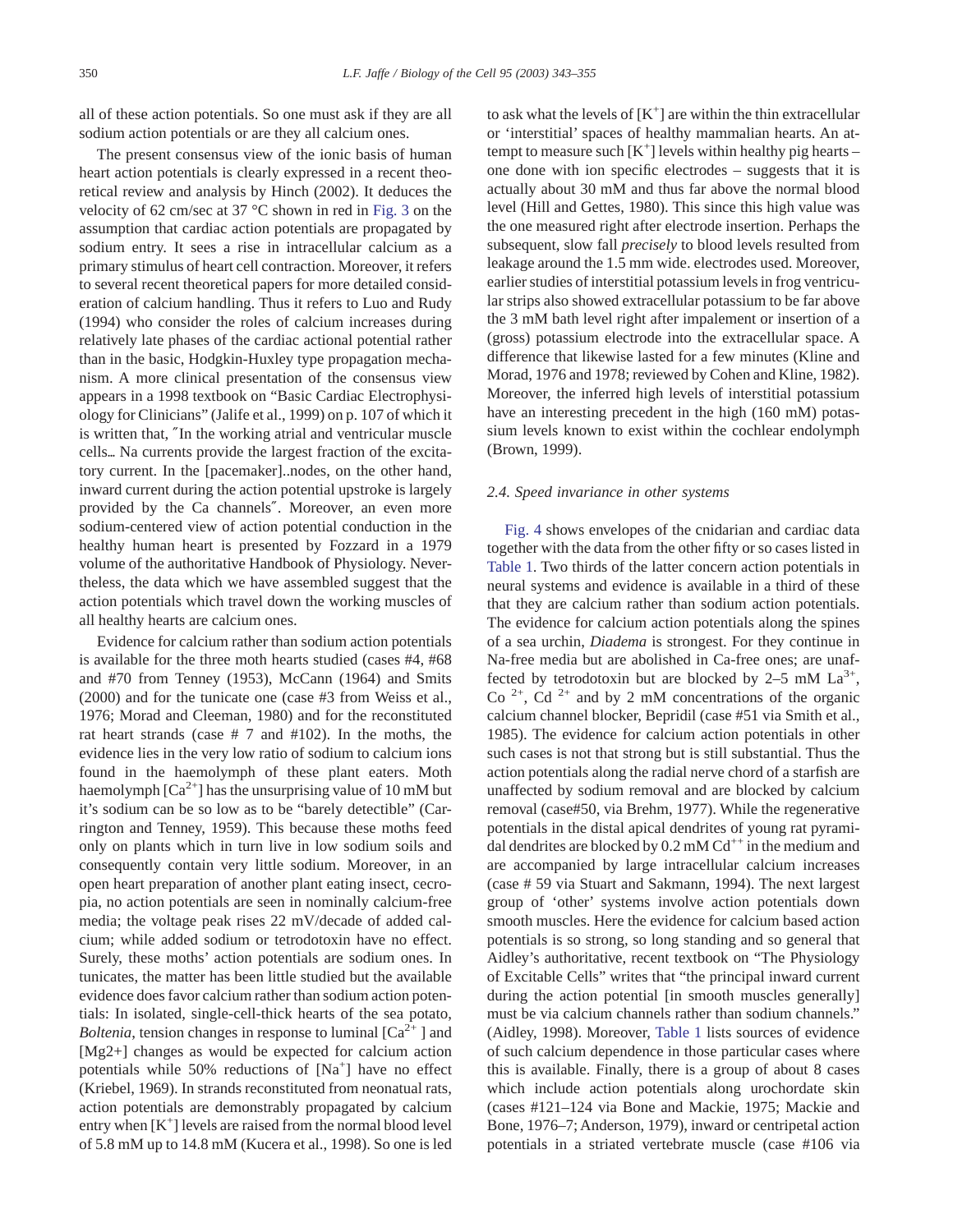Gonzales-Serratos, 1971) and action potentials within a dinoflagellate (case # 125 via Eckert, 1965) and within insectivorous plants (cases # 126–128 via Burdon-Sanderson, 1882; Sibaoka, 1966; Iijima and Soibaoka, 1982). The inward action potential speed in striated muscle of case#106 is surely one along T tubules and these are thought to be sodium ones. However, this belief relies on old observations that such action potentials contiinue in calcium-free media even though turnover of cytosolic calcium through T tubules is far too fast for such observations to rule out inward calcium action potentials in striated muscle cells. Insectivorous plants live in soils with far too little sodium for sodium action potentials to be possible so the only issue is whether the observed ones are calcium or chloride based. The 1985 paper of Iijima and Sibaoka indicates that they are, in fact, calcium ones.

Thus the action potential's amplitude rises 26 mV per tenfold rise in extracellular Ca<sup>2+</sup>, is blocked by 2.5 mM  $La^{+3}$ etc.

## **3. Explaining the invariance of calcium action potential speeds**

The 2–4 fold range of natural calcium action potential speeds contrasts with the thousand-fold one found for natural sodium action potential speeds. This thousand-fold figure was obtained from top speeds of 27 meters/sec and 45 m/sec for sodium action potentials traveling down squid giant axons (Hodgkin, 1939) and down the median giant fiber of the common earthworm (Bullock, 1945) respectively together with a minimal speed of 0.045 m/sec for sodium action potentials traveling along the skin of young tadpoles of the common toad (Roberts and Stirling, 1971). Since the latter was believed to be propagated via direct current flow through gap junctions, the molecular mechanisms over this thousandfold range should be comparable. This does not seem surprising but serves to emphasize that the far narrower range of calcium action potential speeds calls for an explanation.

The factors which limit conduction velocities in epithelia are not fully established in the sense that no theory of action potentials along sheets as opposed to cylinders has been published. However, it is easy to show that the volume to surface ratio of a sheet is four times that of a cylinder. Since established theory (Hunter et al., 1975) shows conduction velocity to vary with the square root of this ratio, epithelial speeds would be expected to be twice that of cylindrical ones. Yet an analysis (not shown) of the epithelial v.s. the cylindrical data in [Fig. 2](#page-5-0) actually shows some tendency for the epithelial speeds to be lower. This subsidiary analysis is consistent with the idea that the conserved conduction velocity values of calcium action potentials are set by near surface or cortical mechanisms rather than the extended currents of established action potential theory.

One also sees that the speeds that are assembled from diverse systems in [Fig. 2](#page-5-0) rise exponentially with temperature and do so with a  $Q_{10}$  which is visibly comparable to the  $Q_{10}$  's of several particular systems shown on the same graph. Moreover, a regression analysis of the plotted points yields an assembly value of  $1.62 \pm 0.23$  fold per 10 °C which is not significantly different from the value of  $1.70 \pm 0.03$  measured for squid axon action potentials (Chapman, 1967). Of course, the squid axon's action potential is the classical sodium one while it is my hypothesis that the values assembled here are ones for calcium action potentials. However, I know of no reason to believe that the temperature dependence of sodium and of calcium action potential conduction velocities will prove to differ very much. So in the absence of any well studied model system for calcium action potentials which is comparable to the squid axon one for sodium action potentials, the similarity of the assembly'  $Q_{10}$ 's and of the squid axon's  $Q_{10}$  can be taken as substantial, further support for a highly conserved calcium action potential mechanism.

Classical extended current theory predicts that conduction velocities along cylindrical systems will rise with the square root of their widths. In order to test this prediction, I have made a list of the widths of the various cylindrical cells which propagated the action potentials listed in [Table 1.](#page-2-0) Despite a known 300-fold width range and thus an expected speed range of about 17-fold, no correlation between calcium action potential speed and cell width could be seen. Thus the speeds along cells that are about 30 microns thick (cases # 30 and 65 for giant *Aglantha* axons and *Beröe* longitudinal smooth muscles respectively) are not noticeably different from those along cells that are 0.1 to 0.2 microns thick (cases # 24, 10 and 54 for *Acanthoptilum, Hydra* and turtle vagus nerve nets or neurons respectively). This width independence provides good evidence for a cortical as opposed to an extended current explanation for calcium action potential invariance.

A subsurface or cortical, yet conservative one is that evolution has driven calcium action potentials to the highest speeds that avoid calcium poisoning by excessive entry rates into the cell cortex. Pressures for yet higher speeds led to the invention of sodium action potentials whose speeds are surely not limited by sodium poisoning.

An alternative explanation – suggested by consideration of the conservation of both fast and slow calcium wave speeds (Jaffe and Créton, 1998) – is that ultrafast calcium action potentials are propagated by an ancient, multiprotein machine so complex that once it was invented its speed could not be changed by evolution. What Kemphues has recently called a core cassette of interacting proteins. If this were true, than calcium action potentials or ultrafast calcium waves would be propagated by another conserved wave machine. Nevertheless, this concept does *not* seem applicable to the conservation of ultrafast calcium wave speeds. For in those larger cells which propagate such waves (such as *Aglantha)* calcium influx at the waves' peak would yield propagation speeds far higher than the conserved and observed values. And what would have prevented the evolution of cells with such higher influxes via a rise in the abundance and/or conductance of their voltage-sensitive channels? Indeed, *in* the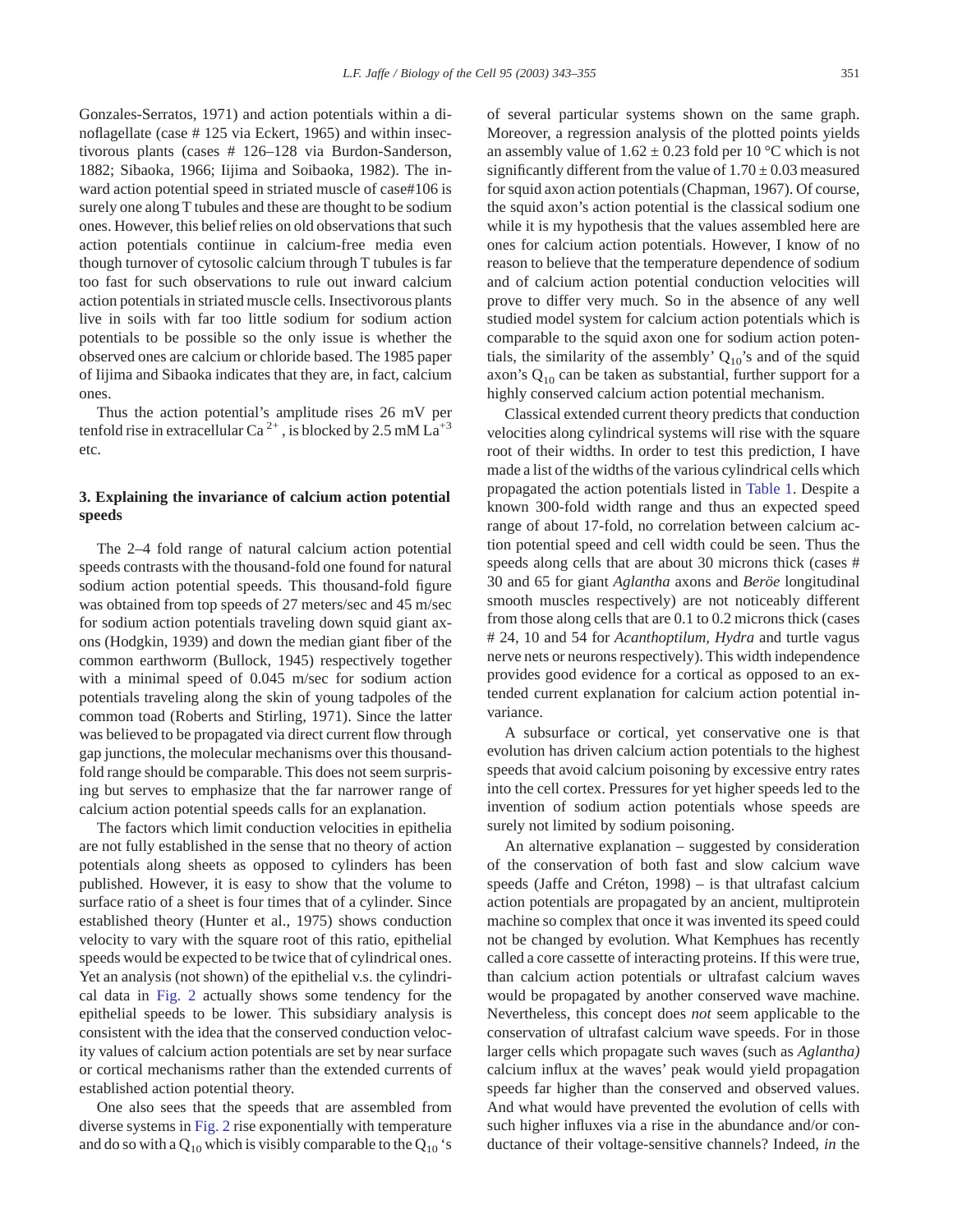prototypical giant axons of *Aglantha*, just such an evolution would seem to underlie the presence of both relatively slow calcium action potentials and relatively fast sodium ones. However, the plasma membrane machine which drives ultrafast calcium waves seems to involve far fewer kinds of key proteins than the ones in endoplasmic reticulum which drive fast and slow calcium waves. So the complexity which justifies conservation *by* complexity in fast and slow waves does not seem to exist in ultrafast ones. So one seems compelled to support an evolutionary mechanism centered on speed limitation by calcium poisoning for ultrafast calcium waves.

Looking forward, one may ask which systems might best allow the molecular pursuit of calcium action potentials. What might be the squid axon of such waves? One attractive possibility are *Physarum* plasmodia since these acellular slime molds grow to as much as 30 cm in diameter on forest floors where integrating action potentials should be advantageous yet sodium and chloride ions are very sparse. It is easy to grow huge amounts of *P. polycephalum* for biochemical analysis; moreover, they are aerial organisms in which action potential speeds could be easily recorded with crude extracellular electrodes, voltage sensitive dyes or even with injected, chemiluminescent, calcium-reporting aequorins (Sauer, 1982). Large and natural (although slow) oscillations of calcium ion concentration have been measured in *Physarum* with the aid of injected aequorin (Ridgway and Durham, 1976); moreover, there is even an old report which suggests the presence of action potentials in *Physarum* (Tasaki and Kamiya, 1950). Why not look directly for calcium action potentials in *Physarum* with injected aequorin?

Finally, I would urge the theoreticians to consider calcium action potentials. Their work continues to be central to our understanding of sodium action potentials. Why not extend it to calcium ones?

#### **Acknowledgements**

I thank my daughter, Laurinda Jaffe for telling me of Mackie & Meech's seminal paper on the action potentials of *Aglantha* and I thank my former MBL colleague, Vince Dionne for suggesting that subsurface calcium poisoning sets an upper limit to the speeds of calcium action potentials. This work was supported by grant number 1 G13 LM07022- 01 from the National Library of Medicine.

### **References**

- Aidley, D.J., 1998. The Physiology of Excitable Cells. 4th ed. Cambridge University Press, Cambridge.
- Anderson, P.A.V., Case, J.F., 1975. Electrical activity associated with luminescence and other colonial behavior in the pennatulid *Renilla kollikeri*. Biol. Bull. 149, 80–95.
- Anderson, P.A.V., 1979. Epithelial conduction in salps I. Properties of the outer skin pulse system of the stolon. J. exp. Biol. 80, 231–239.
- Ball, E.E., Case, J.F., 1973. Electrical activity and behavior in the solitary hydroid *Corymorpha Palma* II. Conducting systems. Biol. Bull. 145, 243–264.
- Bammer, H., 1953. Die Beziehungen zwischen der Reizfrequenz und der Geschwindigkeit der Erregungsleitung im Herzmuskel. Zges. exptl. Med. 121, 488–496.
- Beaumont, J., Davidenko, N., Davidenko, J.M., Jalife, J., 1998. Spiral waves in two-dimensional models of ventricular muscle: Formation of a stationary core. Biophys. J. 75, 1–14.
- Berrios, A., Brink, D., del Castillo, J., Smith, D.S., 1985. Some properties of trhe action potentials conducted in the spins of the sea urchin *Diadema antillarum*. Comp. Biochem. Physiol. 81A, 15–23.
- Bone, Q., Mackie, G.O., 1975. Skin impulses and locomotion in *Oikopleura* (tunicata: larvaceae). Biol Bull. 149, 267–286.
- Brehm, P., 1977. Electrophysiology and luminescence of an ophiuroid radial nerve. J. exp. Biol. 71, 213–227.
- Brown, M.C., 1999. Audition. In: Zigmond, M.J. (Ed.), Fundamental Neuroscience. Academic Press, San Diego, pp. 795.
- Bullock, T.H., 1945. Comparative aspects of superficial conduction systems in echinoids and asteroids. J Neurophysiol 8, 55–71.
- Burdon-Sanderson, J., 1882. On the electromotive properties of the leaf of *Dionea* in the excited and unexcited states. Phil. Trans. Roy. Soc. London 173, 1–55.
- Burggren, W.W., 1978. Influence of intermittent breathing on ventricular depolarization patterns in chelonian reptiles. J. Physiol. (London) 278, 349–364.
- Carlson, A.J., 1911. The effects of stretching the nerve on the rate of conduction of the nervous impulse. Am. J. Physiol. 27, 323–330.
- Carrington, C.G., Tenney, S.M., 1959. Chemical constituents of haemolymph and tissue in *Telea polyphemus* Cram. J Ins Physiol. 3, 402–413.
- Chang, J.J., 1954. Analysis of the luminescent response of the ctenophore, *Mnemiopsis Leidyi*, to stimulation. J Cell Comp Physiol. 44, 365–394.
- Chapman, P.A., 1967. Dependence on temperature of the conduction velocity of the action potential of the squid giant axon. Nature 213, 1143– 1144.
- Clerc, L., 1976. Directional differences of impulse spread in trabecular muscle from mammalian heart. J Physiol 255, 335–346 (London).
- Cohen, I., Kline, R., 1982.  $K^+$  fluctuation in the extracellular spaces of cardiac muscle. Circ. Res. 50, 1–16.
- Colombe, J.B., 1999. Temporal dispersion windows in cortical neurons. J. Computational Neuroscience 7, 71–87.
- Cranefield, P.F., 1975. The Conduction of the Cardiac Impulse Futura. Mount Kisco, New York.
- DeJong, F., Opthof, T., Wilde, A.A.M., Janse, M.J., Charles, R., Lamers, W.H., Moorman, A.F.M., 1992. Persisting zones of slow impulse conduction in developing chicken hearts. Circ Res 71, 240–250.
- Dillon, S., Morad, M., 1981. A new laser scanning system for measuring action potential propagation in the heart. Science 214, 453–456.
- Durrer, D., Van Dam, R.T., Freud, G.E., Janse, M.J., Meijer, F.L., Arzbaecher, R.C., 1970. Total excitation of the isolated human heart. Circulation 41, 899–912.
- Eckert, R., 1965. Bioelectric control of bioluminescence in the Dinoflagellate, *Noctiluca*. Science 147, 1140–1145.
- Fast, V.G., Ideker, R.E., 2000. Simoultaneous optical mapping of transmembrane potential and intracellular calcium in myocyte cultures. J. Cardiovasc. Electrophysiol. 11, 547–556.
- Fatt, P., Ginsborg, B.L., 1958. The ionic requirements for the production of action potentials in crustaceans muscle fibres. J Physiol. (London) 142, 516–543.
- Fatt, P., Katz, B., 1953. The electrical properties of crustacean muscle fibres. J. Physiol. 120, 171–204 (Lond.).
- Fleischauer, J., Lehmann, L., Kléber, A.G., 1995. Electrical resistances of interstitial and microvascular space as determinants of the extracellular electrical field and velocity of propagation in ventricular myocardium. Circulation 92, 587–594.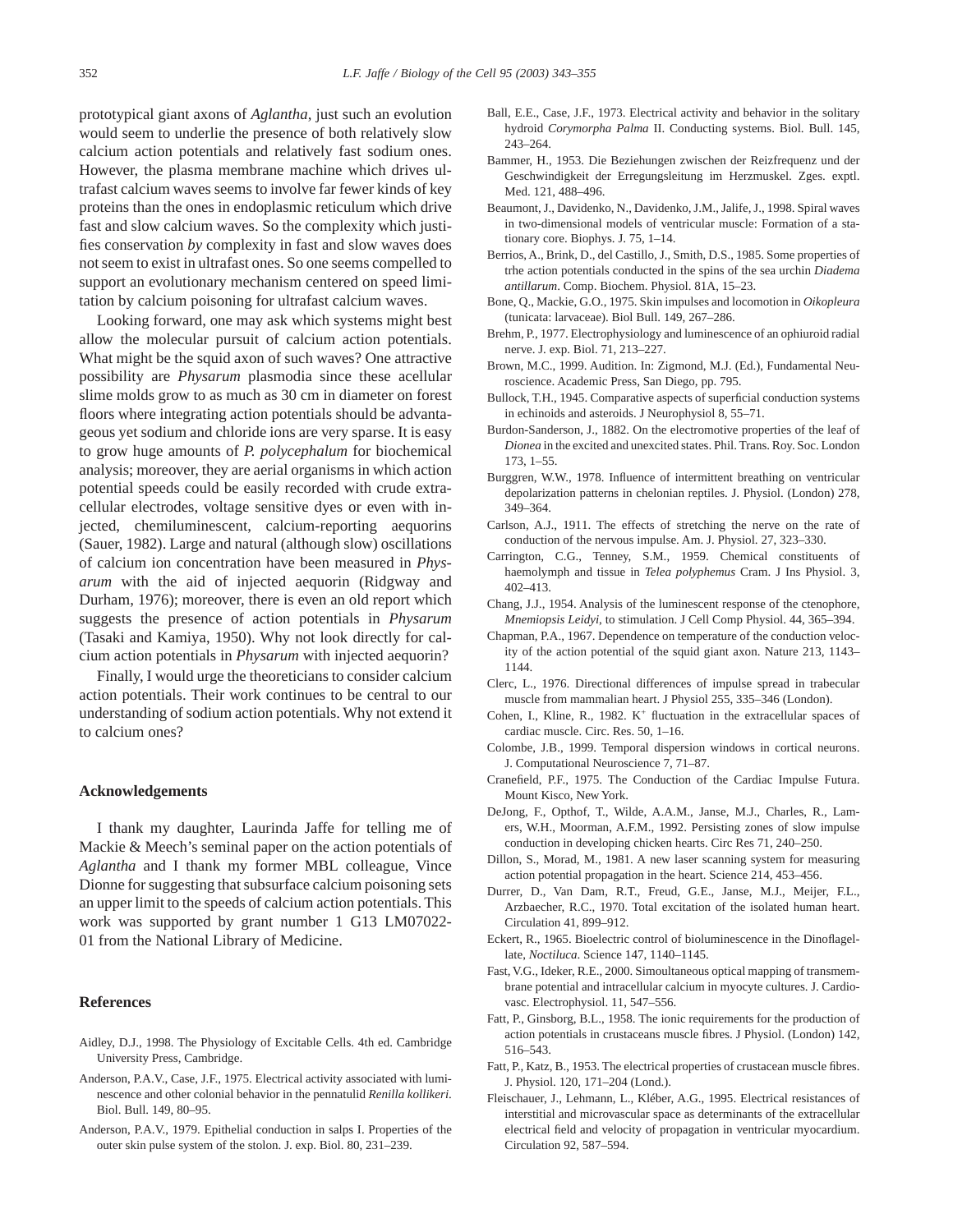- Fletcher, C.M., 1937a. Action potentials recorded from an unstriated muscle of simple structure. J Physiol. 90, 233–253 (London).
- Fletcher, C.M., 1937b. Excitation of the action potential of a molluscan unstriated muscle. J Physiol. 90, 415–428.
- Fröhlich, F.W., 1910. Experimentelle Studien am Nervensystem der Mollusken 10. Z. allg. Physiol. 11, 141–144.
- Gilkey, J.C., Jaffe, L.F., Ridgway, E.B., Reynolds, G.T., 1978. A free calcium wave traverses the activating egg of the medaka, *Oryzias latipes*. J. Cell Biol. 76, 448–466.
- Girouard, S., Pastore, J., Lauritka, K.R., Gregory, K.W., Rosenbaum, D.S., 1996. Optical mapping in a new guinea pig model of ventricular tachycardia reveals mechanisms for multiple wavlengths in a single reentrant circuit. Circulation 93, 603–613.
- Gonzáles-Serratos, H., 1971. Inward spread of actvation in vertebrate muscle fibres. J. Physiol. (London) 212, 777–799.
- Grinvald, A., Lieke, E.E., Frostig, R.D., Hildesheim, R., 1994. Cortical point-spread function and long-range lateral interactions revealed by real-time optical imaging of macaque monkey primary visual cortex. J. Neurosci. 14, 2545–2568.
- Guerrero, P.A., Schuessler, R.B., Davis, L.M., Beyer, E.C., Johnson, C.M., Yamada, K.A., Saffitz, J.E., 1997. Slow ventricular conduction in mice heterozygous for a connexin43 mutation. J. Clin. Invest. 99, 1991–1998.
- Gwilliam, G.F., 1960. Neuromuscular physiology of a sessile scyphozoan. Bio. Bull. 119, 454–473.
- Hadjikhani, N., Sanchez del Rio, M., Wu, O., et al., 2001. Mechanisms of migraine aura revealed by functional MRI in human visual cortex. Proc Nat Ac Sc (USA) 98, 4687–4692.
- Hansson, A., Holm, A., Blomström, P., Johansson, C., Lührs, C., Brandt, J., Olsson, S.B., 1998. Right atrial free wall conduction velocity and degree of anisotropy in patients with stable sinus rhythm studied during open heart surgery. Eur Heart J 19, 293–300.
- Harper, J., Johnson, T.A., Engle, C.L., Martin, D.G., Fleet, W., Gettes, L.S., 1993. Effect of rate on changes in conduction velocity and extracellular potassium concentration during acute ischemia in the in situ pig heart. J Cardiovasc Electrophysiol 4, 661–671.
- Heinbecker, P., Bishop, G.H., 1931. Effect of anoxemia, carbon dioxide and lactic acid on electrical phenomena of myelinated and unmyelinated fibres of the autonomic nervous system. Am. J. Physiol. 96, 613–627.
- Heintzen, P., 1954. Untersuchungen über die Temperaturabhängigkeit der elekrischen Errengsvorgänge am Froschherzen. Pflügers Arch. 259, 381–399.
- Irisawa, H., Hama, K., Irisawa, A., 1965. Mechanisms of slow conduction at the bulbo-ventricular junction. Circ Res 17, 1–10.
- Hernandez-Nicaise, M.L., Mackie, G.O., Meech, R.W., 1980. Giant smooth muscle cells of *Beröe*. J. Gen. Physiol. 75, 79–105.
- Hill, J.L., Gettes, L.S., 1980. Effect of acute coronary artery occlusion on local myocardial extracellular  $K^+$  activity in swine. Circulation 61, 768–778.
- Hinch, R., 2002. An analytical study of the physiology and pathology of the propagation of cardiac action potentials. Prog Biophys Molec Biol 78, 45–81.
- Hisatome, I., Arita, M., 1995. Effects of catecholamines on the residual sodium channel dependent slow conduction in guinea pig ventricular muscles under normoxia and hypoxia. Cardiovasc Res 29, 65–73.
- Hodgkin, A.L., 1939. The relation between conduction velocity and the electrical resistance outside a nerve fibre. J. Physiol. (London) 94, 560–570.
- Hoffman, P., 1913. Einige Versuche zur allgemeinen Muskelphysiologie an einem sehr günstigen Objekte (Retractor penis der Schildkrote). Zeit Biol. 61, 311–325.
- Horridge, G.A., 1955. The nerves and muscles of medusae II. *Geryonia proboscidalis* Eschscholztz. J exp Biol. 32, 555–568.
- Horridge, G.A., 1958. Transmission of excitation through the ganglia of *Mya* (lamellibranchiata). J Physiol (London) 143, 553–572.
- Hunter, P.J., McNaughton, P.A., Noble, D., 1975. Analytical models of propagation in excitable cells. Prog Biophys Molec Biol 30, 99–144.
- Iijima, T., Sibaoka, T., 1982. Propagation of action potential over the traplobes of *Aldrovanda vesiculosa*. Plant & Cell Physiol 23, 679–688.
- Iijima, T., Sibaoka, T., 1985. Membrane potentials in excitable cells of *Aldrovanda vesculosa* trap-lobes. Plant Cell Physiol. 26, 1–13.
- Jaffe, L.F., 1993. Classes and mechanisms of calcium waves. Cell Calcium 14, 736–745.
- Jaffe, L.F., 1999. Organization of early development by calcium patterns. BioEssays 21, 657–667.
- Jaffe, L.F., Créton, R., 1998. On the conservation of calcium wave speeds. Cell Calcium 24, 1–8.
- Jalife, J., Delmar, J., Davidenko, J.M., Anumonwo, J.M.B., 1999. Basic Cardiac Electrophysiology for the Clinician Futura. Armonk, NY.
- Josephson, R.K., 1965. Three parallel conducting systems in the stalk of a hydroid. J Exp Biol 42, 139–152.
- Josephson, R.K., Schwab, W.E., 1979. Electrical properties of an excitable epithelium. J Gen Physiol 74, 213–236.
- Keenan, L., Koopowitz, H., Solon, M.H., 1984. Primitive nervous systems: Electrical activity in the nerve cords of the parasitic flatworm, *Gyrocotyle fimbriata*. J Parasit 70, 131–138.
- Kikuyama, M., Tazawa, M., 1998. Temporal relationship between action potential and Ca2+ transient in characean cells. Plant Cell Physiol. 39, 1359–1366.
- Kinosita, H., 1937. The "entrapped circuit wave" in a scyphomedusa, *Mastigias papua*. Zool Mag (Tokyo) 49, 437–455.
- Kléber, A.G., Janse, M.J., Wilms-Schopmann, F.J.G., Wilds, A.A.M., Coronell, R., 1986. Changes in conduction velocity during acute ischemia in ventricular myocardium of the isolated porcine heart. Circulation 1, 189–198.
- Kline, R., Morad, M., 1976. Potassium efflux and accumulation in heart muscle. Biophys. J. 16, 367–372.
- Kline, R.P., Morad, M., 1978. Potassium efflux in heart muscle during activity: Extracellular accumulation and its implications. J. Physiol. (London) 280, 537–558.
- Knisley, S.B., Hill, B.C., 1995. Effects of bipolar point and line stimulation in anisotropic rabbit epicardium. IEEE Trans Biomed Eng 42, 957–966.
- Knowles, W.D., Traub, R.D., Strowbridge, B.W., 1987. The initiation and spread of epileptiform bursts in the in vitro hippocampal slice. Neuroscience 21, 441–455.
- Komuro, H., Sakai, T., Hirota, A., Kamino, K., 1986. Conduction pattern of excitation in the amphibian atrium assessed by multiple-site optical recording of action potentials. Jpn J Physiol 36, 123–137.
- Kriebel, M.E., 1967. Conduction velocity and intracellular action potentials of the tunicate heart. J Gen Physiol. 50, 2097–2107.
- Kriebel, M.E., 1969. Spread of excitation and injected current in the tunicate myocardium. In: McCann, F.V. (Ed.), Comparative Physiology of the Heart. Birkhäuser, Basel, pp. 111–134.
- De Kruif, H.A.M., 1976a. The effect of electrical stimulation and some drugs on conducting systems of the hydrocoral *Millepora complanata*. In: Mackie, G.O. (Ed.), Coelenterate Ecology and Behavior. Plenum, New York, pp. 661–670.
- De Kruif, H.A.M., 1976b. Spontaneous electrical activity and colonial organization in the hydrocoral *Millepora* (Milleporina, Coelenterata). Mar Behav Physiol 4, 137–159.
- Kucera, J.P., Kléber, A.G., Rohr, S., 1998. Slow conduction in cardiac tissue, II: Effects of branching tissue geometry. Circ Res 83, 795–805.
- Leys, S.P., Mackie, G.O., Meech, R.W., 1999. Impulse conduction in a sponge. J Exp Biol. 202, 1139–1150.
- Lieberman, M., Paes De Carvalho, A., 1965. The spread of excitation in the embryonic chick heart. J Gen Physiol. 49, 365–379.
- Lieberman, M., 1973. Electrophysiological studies of a synthetic strand of cardiac muscle. The Physiologist 16, 551–563.
- Luo, C.-H., Rudy, Y., 1994a. A dynamic model of the cardiac action potential, I. Circ. Res. 74, 1071–1096.
- Luo, C.-H., Rudy, Y., 1994b. A dynamic model of the cardiac action potential, II. Circ. Res. 74, 1097–1113.
- Mackie, G.O., 1975. Neurobiology of Stomotoca. II: Pacemakers and conduction pathways. J Neurobiol. 6, 357–378.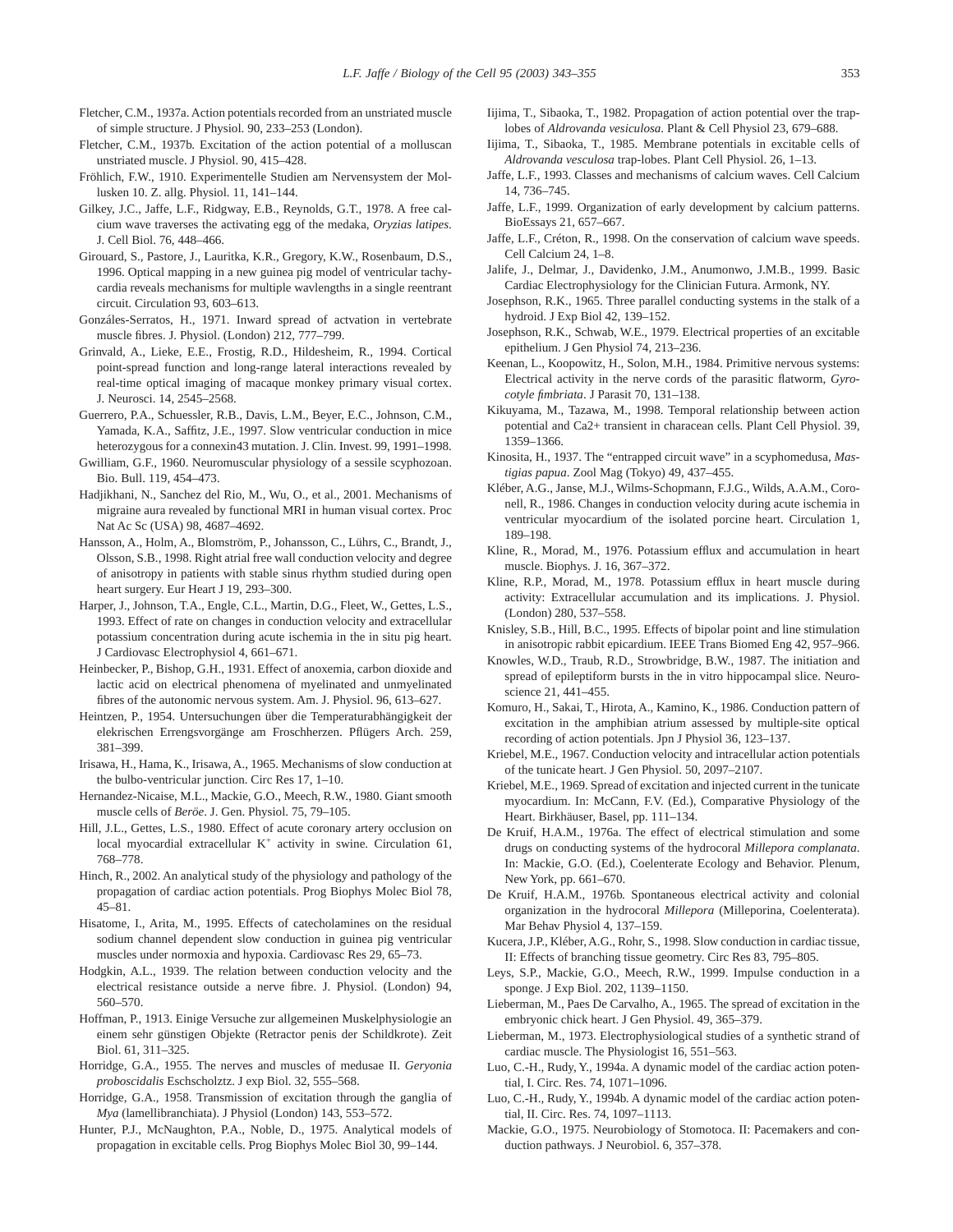- Mackie, G.O., 1976. Propagated spikes and secretion in a coeoenterate glandular epithelium. J gen Physiol. 68, 313–325.
- Mackie, G.O., 1978. Coordination in physonectid siphonophores. Mar Behav Physiol. 5, 325–346.
- Mackie, G.O., Bone, Q., 1976. Skin impulses and locomotion in an ascidian tadpole. J mar biol Ass U.K. 56, 751–768.
- Mackie, G.O., Bone, Q., 1977. Locomotion and propagated skin impulses in salps (tunicata: thaliaceae). Biol Bull. 153, 180–197.
- Mackie, G.O., Meech, R.W., 1985. Seperate sodium and calcium spikes in the same axon. Nature 313, 791–793.
- Mackie, G.O., Pasano, L.M., 1968. Epithelial conduction in hydromedusae. J. Gen. Physiol. 52, 600–621.
- Mackie, G.O., Paul, D.H., Singla, C.M., Sleigh, M.A., Williams, D.E., 1974. Branchial innervation and ciliary control in the ascidian *Corella*. Proc R Soc Lond B 187, 1–35.
- Mayer, A.G., 1914. The relation between the degree of concentration of the electrolytes of sea-water and the rate of nerve-conduction in Cassiopea Papers Tortugas. Lab Carnegie Inst 6 (119), 25–54.
- Mayer, A.G., 1916. Nerve conduction, and other reactions in Cassiopea. Am J Physiol. 39, 375–393.
- Mayer, A.G., 1917. Nerve-conduction in *Cassiopea xamachana*. Papers Dept Marine Biol Carnegie Inst. XI, 1–20.
- McCann, F.V., 1971. Calcium action potentials in insect myocardial fibers. Comp Biochem Physiol 40A, 353–357.
- McCann, F.V., 1964. Conduction in the moth myocardium. Comp Biochem Physiol 12, 117–123.
- McFarlane, I.D., 1969. Two slow conduction systems in the sea anemone *Calliactis parasitica*. J Exp Biol 51, 377–385.
- Morad, M., Cleeman, L., 1980. Tunicate heart as a possible model for the vertebrate heart. Federation Proc 39, 3188–3194.
- Morin, J.G., Cooke, I.M., 1971. Behavioral physiology of the colonial hydroid. Obelia J Exp. Biol. 54, 689–706.
- Muzikant, A.L., Henriquez, C.S., 1998. Validation of three-dimensional conduction models using experimental mapping: are we getting closer? Prog Biophys Mol Biol 69, 205–223.
- Nicol, J.A.C., 1955. Nervous regulation of luminescence in the sea pansy *Renilla köllikeri*. J Exp Biol 32, 619–635.
- Ohtsu, K., Yoshida, M., 1973. Electrical activities of the anthomedusan, *Spirocodon saltatrix* (Tileseius). Biol Bull 145, 532–547.
- Olivo, O.M., 1948. L'elettrocardiogramma di espianti embrionali di miocardio coltivati esincronizzati "in vitro". Monit zool ital 56, 132–141.
- Passano, L.M., McCullough, C.B., 1964. Co-ordinating systems and behavior in *Hydra* I. Pacemaker system of the periodic contractions. J exp Biol 41, 643–664.
- Pearse, V., Pearse, J., Buchsbaum, M., Buchsbaum, R., 1987. Living Invertebrates. Pacific Grove, Boxwood.
- Pertsov, A.M., Davidenko, J.M., Solomonz, R., Baxter, W.T., Jalife, J., 1993. Spiral waves of excitation underlie reentrant activity in isolated cardiac muscle. Circ Res 72, 631–650.
- Pfitzner, I., 1962. Zur Bewegung von *Cestus veneris* Leseur (Ctenophora), eine Filmanalyse. Zool Jb Physiol 69, 577–598.
- Pople, D.W., Ewer, E.W., 1954. Studies on the myoneural physiology of echinodermata. I. The pharyngeal retractor muscle of *Cucumaria*. J Exp Biol 31, 114–126.
- Pople, D.W., Ewer, D.W., 1955. Studies on the myoneural physiology of echinodermata. I I. Circumoral conduction in *Cucumaria*. J Exp Biol 32, 59–69.
- Prechtl, J.C., Cohen, L.B., Pesaran, B., Mitra, P.P., Kleinfeld, D., 1997. Visual stimuli induce waves of electrical activity in turtle cortex. Proc. Natl. Ac. Sc. USA 94, 7621–7626.
- Prechtl, J.C., Bullock, T.H., Kleinfeld, D., 2000. Direct evidence for local oscillatory current sources and intracortical phase gradients in turtle visual cortex. Proc. Natl. Ac. Sc. USA 97, 877–892.
- Prosser, C.L., Curtis, H.J., Travis, D.M., 1951. Action potentials from some invertebrate non-striated muscles. J Cell Comp Physiol 38, 299–319.
- Prosser, C., Melton Jr, E., 1954. Nervous conduction in smooth muscle of *Phascolosoma* proboscis retractors. J Cell Comp Physiol 44, 255–275.
- Prosser, C.L., Nystrom, R.A., Nagai, T., 1965. Electrical and mechanical activity in intestinal muscles of several invertebrate animals. Comp Biochem Physiol 14, 53–70.
- Ridgway, E.B., Durham, A.C.H., 1976. Oscillations of calcium ion concentrations in *Physarum polycephalum*. J Cell Biol 69, 223–226.
- Roberts, A., Stirling, C.A., 1971. The properties and propagation of a cardiac-like impulse in the skin of young tadpoles. Z vergl Physiologie 71, 295–310.
- Roland, P.E., 2002. Dynamic depolarization fields in the cerebral cortex. Trends Neurosc. 25, 183–190.
- Romanes, G.J., 1877. Further observations on the locomotor system of medusae. Phil Trans Roy Soc 167, 659–752.
- Sakai, T., Fijii, S., Hirota, A., Kamino, K., 1983. Optical evidence for calcium-action potentials in early embryonic precontractile chick heart using a potential-sensitive dye. J Membrane Biol 72, 205–212.
- Sandemann, D.C., 1965. Electrical activity in the radial nerve cord and ampullae of sea urchins. J Exp Biol 43, 247–256.
- Satterlie, R.A., Anderson, P.A.V., Case, J., 1976. Morphology and electrophysiology of the through-conducting systems in pennatulid coelenterates. In: Mackie, G.O. (Ed.), Coelenterate Ecology and Behavior. Plenum, New York, pp. 619–627.
- Sauer, H.W., 1982. Developmental Biology of *Physarum*. Cambridge University Press, Cambridge.
- Sawanobori, T., Hirota, A., Fujii, S., Kamino, K., 1981. Optical recording of conducted action potential in heart muscle using a voltage-sensitive dye. Jpn J Physiol 36, 123–137.
- Scherman, X?, Young, A.C., Malmgren, A.L., Paton, R.R., 1953. Spread of electrical activity through the wall of the ventricle. Circ Res 1, 539–547.
- Schmandt, W., Sleator, W., 1955. Deviations from all-or-none behavior in a molluscan unstriated muscle: Decremental conduction and augmentation of action potentials. J Cell Comp Physiol 46, 439–473.
- Sibaoka, T., 1958. Conduction of action potential in the plant cell. Trans. Bose Res. Inst. 22 (115), 43–56.
- Sibaoka, T., 1966. Action potentials in plant organs. Symp Soc Exp Biol 20, 165–184.
- Sleigh, M.A., 1968. Metachronal coordination of the comb plates of the ctenophore, *Pleurobrachia*. J Exp Biol 48, 111–125.
- Smith, D.S., Brink, D., Del Castillo, X?, 1985. Nerves in the spine of a sea urchin. Proc Natl Acad Sci USA 82, 1555–1557.
- Smits, A.W., Burggren, W.W., Oliveras, D., 2000. Developmental changes in *in vivo* cardiac performance in the moth *Manduca sexta*. J exp Biol 203, 369–378.
- Spencer, A.N., 1971. Myoid conduction in the siphonophore *Nanomia*. Nature 233, 490–491.
- Spencer, A.N., 1974. Behavior and electrical activity in the hydrozoan *Proboscidactyl flavicirrata* (Brandt) I. The hydroid colony. Biol Bull. 146, 100–115.
- Spencer, A.N., 1978. Neurobiology of *Polyorchis*. I. Function of effector systems. J Neurobiol 9, 143–157.
- Stevens, R.J., Publicover, N.G., Smith, T.H., 1999. Induction and organization of  $Ca^{2+}$  waves by enteric neural reflexes. Nature 399, 62–66.
- Stokes, D.R., 1974. Physiological studies of conducting systems in the colonial hydroid *Hydractinia echinata*. J Exp Zool, 1–18 190.
- Stuart, G.J., Sakmann, B., 1994. Active propagation of somatic action potentials into neocortical pyramidal cell dendrites. Nature 367, 69–72.
- Stuart, G.J., Schiller, J., Sakmann, B., 1997. Calcium action potentials restricted to distal apical dendrites of rat neocortical pyramidal neurons. J Physiol (Lond.) 505, 617–632.
- Sung, D., Omens, J.H., MCCulloch, A.D., 2000. Model-based analysis of optically mapped epicardial activation patterns and conduction velocity. Ann Biomed Eng 28, 1085–1092.
- Sugi, H., 1960. Propagation of contraction in the stalk muscle of *Carchesium*. J. Fac. Sci. Univ. Tokyo IV–8, 603–615.
- Taccardi, B., Macchi, E., Lux, R.L., Ershler, P.R., Spaggiari, S., Barrufi, S., Vyhmeister, Y., 1994. Effects of myocardial fiber direction on epicardial potentials. Circulation 90, 3076–3090.